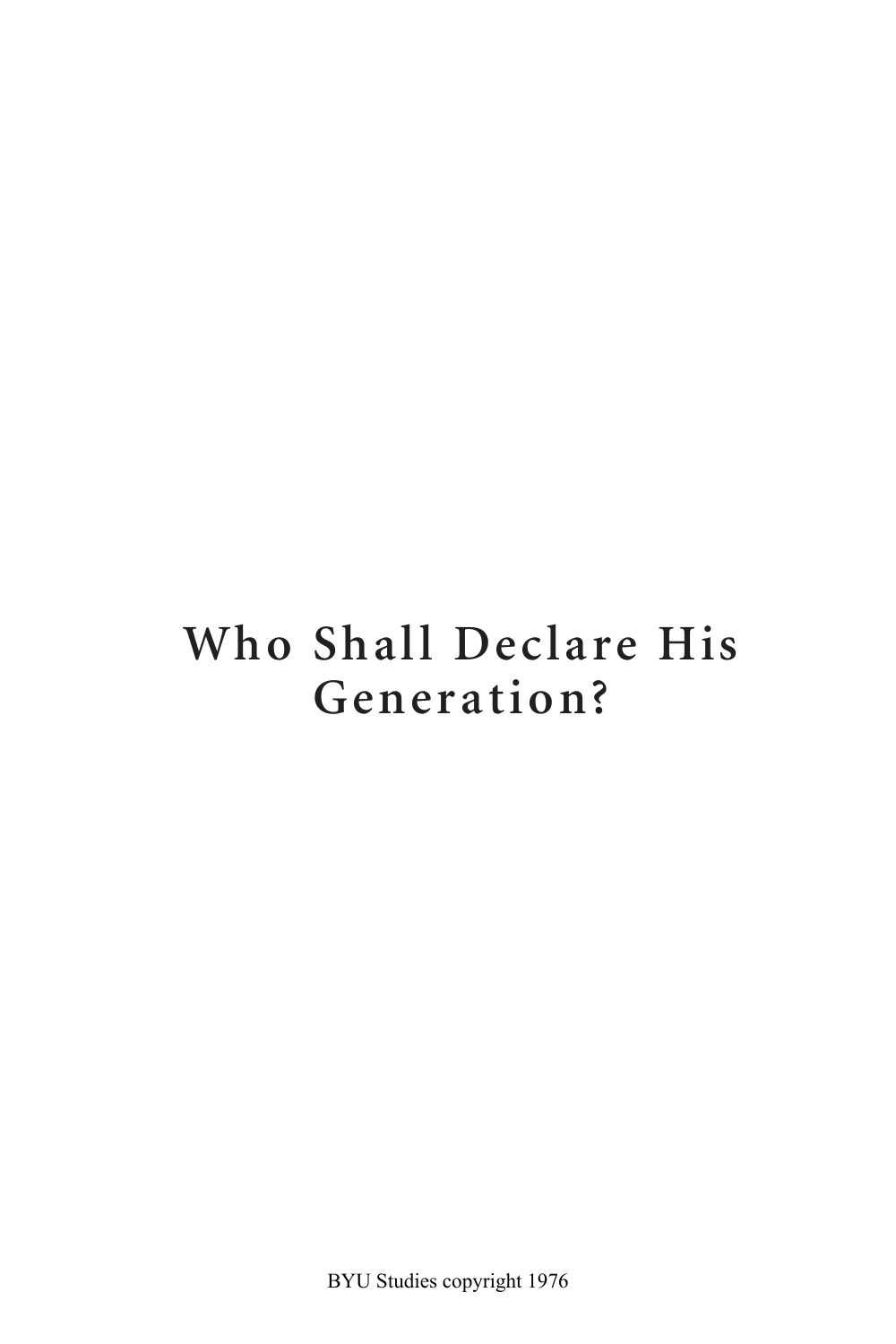BYU Studies copyright 1976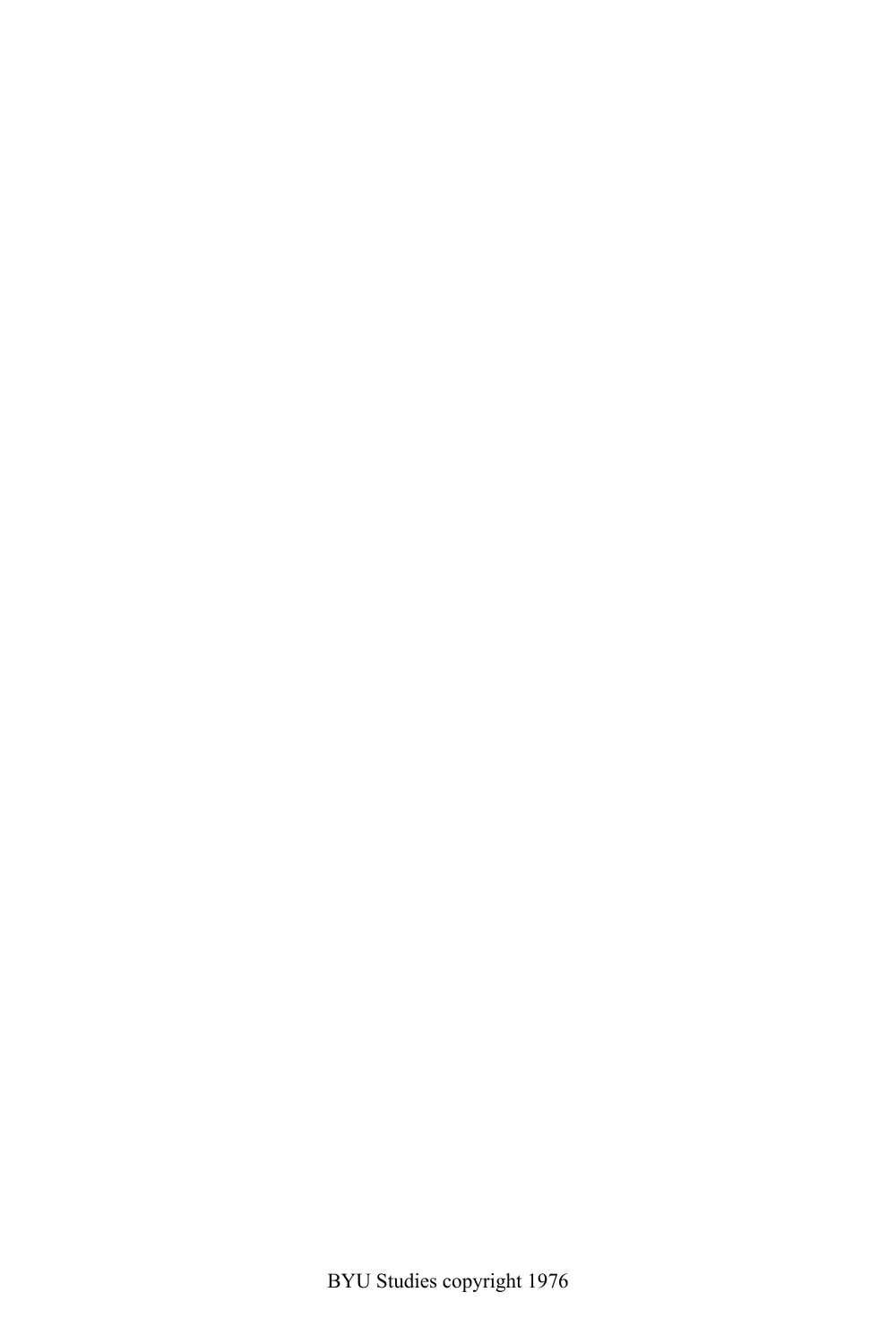# **Who Shall Declare His Generation?**

Elder Bruce R. McConkie

I have prayed and pondered earnestly to learn what the Lord wants me to say on this occasion. In the early hours of the morning, as I tossed and turned in bed and kept my wife awake, I concluded upon a subject. I shall talk, if I am properly guided by the Spirit, about what I consider in some respects to be the third greatest miracle that has ever occurred in all eternity. This miracle is of such a nature and of such moment that its accomplishment was attended by a heavenly choir, who sang, "Glory to God in the highest, and on earth peace, good will toward men" (Luke 2:14). It was attended by an angelic visitant who proclaimed to all of the earth's inhabitants that "unto [us] is born this day in the city of David a Saviour, which is Christ the Lord!" (Luke 2:11). It is clear that, if we are to consider this matter, we need a great outpouring of the Holy Spirit. I need it so that what is said may be expressed discreetly and wisely and in harmony with the mind and will of the Lord, and you need it so that the thoughts expressed will sink into your hearts and you will have a feeling of their eternal verity.

## **The Three Greatest Miracles of Eternity**

As I analyze and view the matter, it seems to me that the greatest miracle that ever occurred was the miracle of creation: the fact that God, our Heavenly Father, brought us into being; the fact that we exist; that we were born as his spirit children; and that now we are privileged to abide in mortal tabernacles and partake of a probationary experience.

It seems to me that the second greatest miracle that has ever occurred, in this or any of God's creations, is the atoning sacrifice of his Son; the fact that he came into the world to ransom men from the temporal and spiritual death brought into this existence by the fall of Adam; the fact that he is reconciling us again to God and making immortality and eternal life available to us. This atoning sacrifice of Christ is the greatest thing that has ever happened since the creation.

You probably know that the Prophet was once asked, "What are the fundamental principles of your religion?" He responded:

The fundamental principles of our religion are the testimony of the Apostles and Prophets, concerning Jesus Christ, that He died, was buried, and rose again the third day, and ascended into heaven and all other things which pertain to our religion are only appendages to it.<sup>1</sup>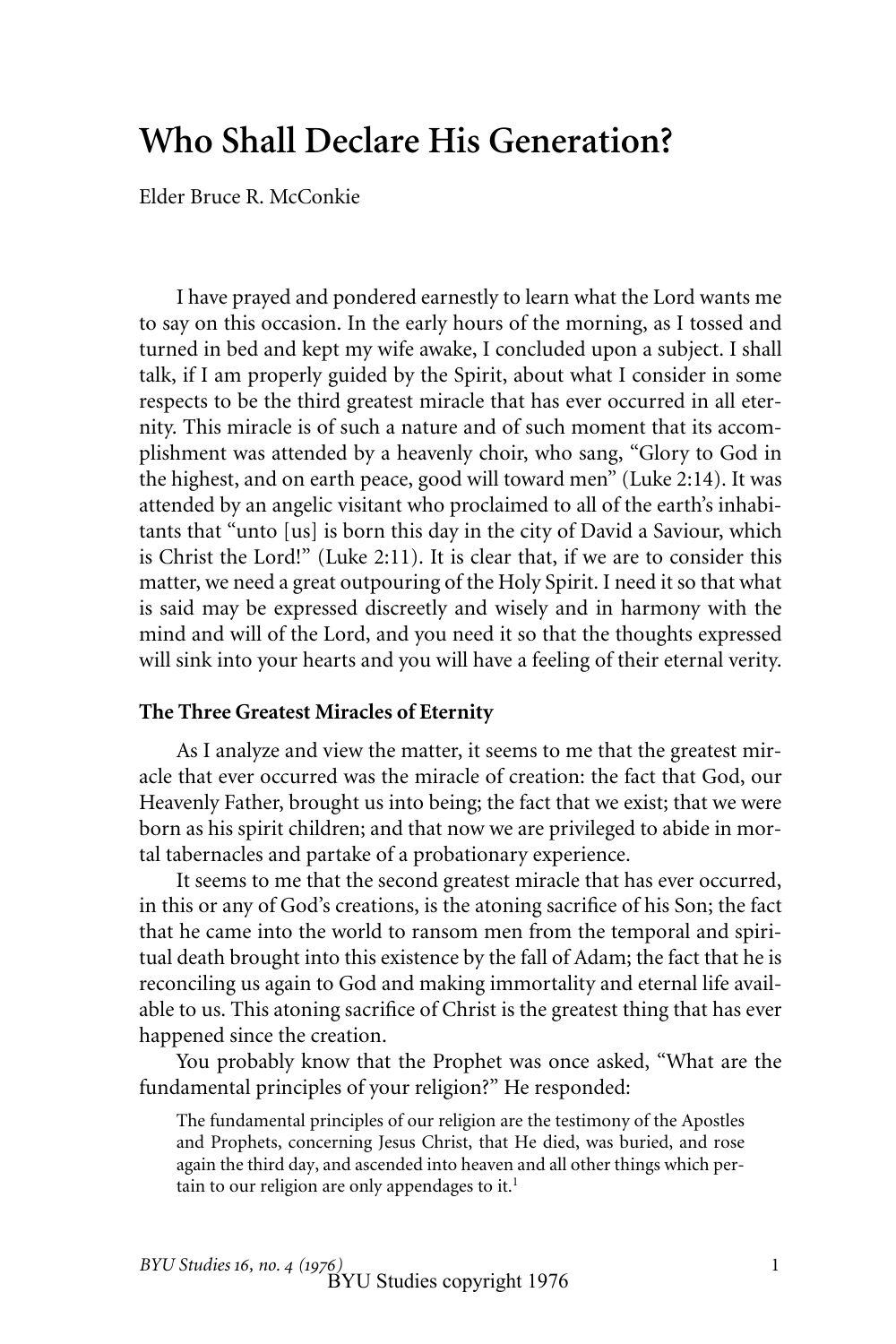The very heart and core and center of revealed religion is the atoning sacrifice of Christ. All things rest upon it, all things are operative because of it, and without it there would be nothing. Without it the purposes of creation would be void, they would vanish away, there would be neither immortality nor eternal life, and the ultimate destiny of all men would be to become as Lucifer and his followers are. The underlying foundation upon which the atoning sacrifice of Christ rests is the doctrine of the divine sonship, by which we mean that the Lord Jesus, the firstborn spirit child of the Father, having been foreordained to his mission, was born into this world, on the one hand as the Son of God, inheriting thus from his Father the power of immortality; and that he was born, on the other hand, as the offspring of a mortal woman, inheriting from Mary, his mother, the power of mortality. Thus he became the only person who has ever lived who had the power within himself to either live or die as he chose—and therefore the power to work out the infinite and eternal atoning sacrifice upon which all things rest. It seems to me that it would be appropriate on this occasion—as we come into the Christmas period, when we gladly and joyously join with all Christendom in commemorating the traditional day of his birth—for us to talk about the doctrine of his coming into mortality. This is what I consider, in many respects, to be the third greatest miracle of eternity.

# **Messianic Texts in the Scriptures**

There are several texts that we might take, One text is the great messianic utterance of Isaiah, which he couched in these simple words: "Who shall declare his generation?" (Isaiah 53:8). This means, "Who will give his genesis? Who will reveal his genealogy? Who will give the source from whence he sprang? Who will announce the divinity of the mortal Messiah?" We might also take another text, and this is one that Jesus himself spoke. He said, "Whose son is he?" This is the context: 'What think ye of Christ? whose son is he? They say unto him, The son of David. He saith unto them, How then doth David in spirit call him Lord, saying unto my Lord, Sit thou on my right hand till I make thine enemies thy footstool?" (Matthew 22:42–44).

Whose son is he? Is he the son of a mortal father and a mortal mother? Is he the Son of God? Is he separate and apart from all mankind by virtue of the birth that was his? Who shall declare his generation? We have an account in the New Testament that begins, "The book of the generation of Jesus Christ" (Matthew 1:1). Then Matthew proceeds to outline what appears to be the ancestry of the Lord, but we can't quite figure out how it fits in with other scriptural passages, at least in the form it has come to us. Luke gives another account that does not agree with that in the book of Matthew. We suppose it may be that one of them is a kingly, royal genealogy,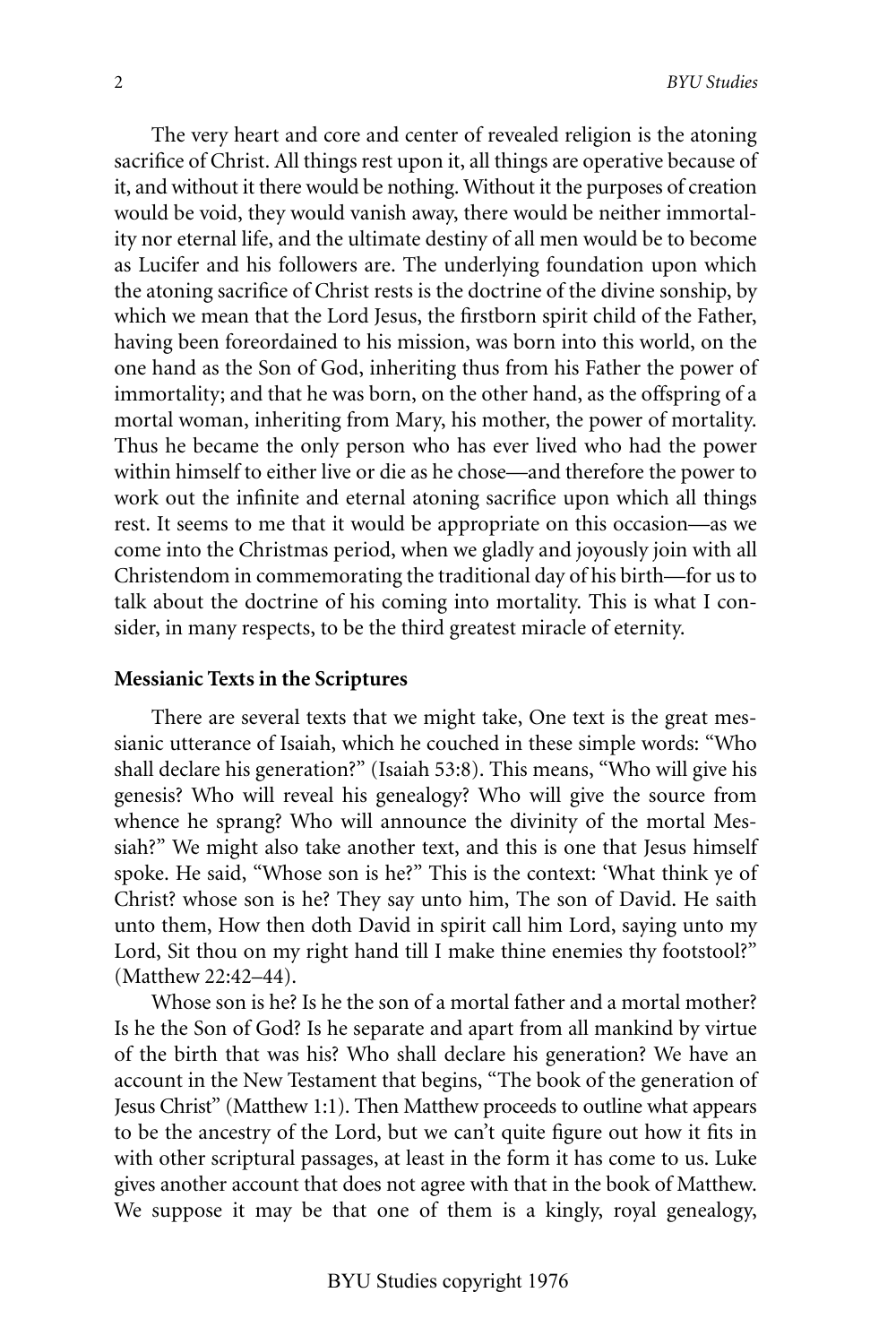intended to indicate his position and place as the one to sit upon the throne of his father David; the other is possibly a genealogy either of Mary or Joseph we can't be sure. The commentaries of the world talk about the virgin birth as being "pious fiction." No one, they say, could have been born in that way; it was something which Matthew assumed, and so it became a tradition in the early Church. This matter of the genealogy, this matter of the birth of our Lord, is at the heart and core of Christendom. Thanks be to God that by the opening of the heavens and by revelation in our day we have gained an understanding of what is involved. As a result we can put the atoning sacrifice in its proper position and relationship to all things, and then we are in a position to work out our salvation and do the things that we must do if we are to inherit peace and happiness in this life and go on to eternal glory in the life to come.

Whose son is he? He is the firstborn spirit child of God, our Heavenly Father. There is no possible way to conceive of the genealogy, the Genesis, the generation of Christ, without knowing that God our Father is a personal being in whose image we are created; that he has a body of flesh and bones as tangible as man's; that he is literally—in the most real and personal sense of the word—the father of the spirits of all men. The Lord Jesus, the great Jehovah, the creator of all things under the Father, is the firstborn of all that spirit host.

In that premortal life our Father ordained and established a plan of salvation named the gospel of God, which plan was to enable his spirit children, Christ included, to advance and progress and become like him. In that day he issued a great cry, a great proclamation went forth through the councils of eternity, with reference to the Father's plan. He said, "Whom shall I send to be my Son, to work out the infinite and eternal atoning sacrifice? Whom shall I send to be born into mortality, inheriting from me the power of immortality? Whom shall I send to lay down his life for the sins of men and to reconcile fallen man to me?" When that great cry went forth, as you know, there were two volunteers. One stepped forward, the firstborn of the Father, the Lord Jesus, and said, "Here am I. Send me. I will be thy son. And, Father, the honor and the glory be thine in all things. I will do thy will. I will follow thy plan, do all things in harmony with that which thou hast ordained." There was another volunteer, and he said, "Here am I, send me, I will be thy son, and I will redeem all mankind, . . . and surely I will do it; wherefore give me thine honor" (Moses 4:1)—that is, "Let me replace you and be the exalted and most noble of all the persons who live and are." Well, the decree was issued: "I will send the first" (Abraham 3:27), and that was the day when there was war in heaven, as you know.

The first volunteer was the Lord Jesus; he then became the Lamb slain from the foundation of the world, the one appointed to come down and do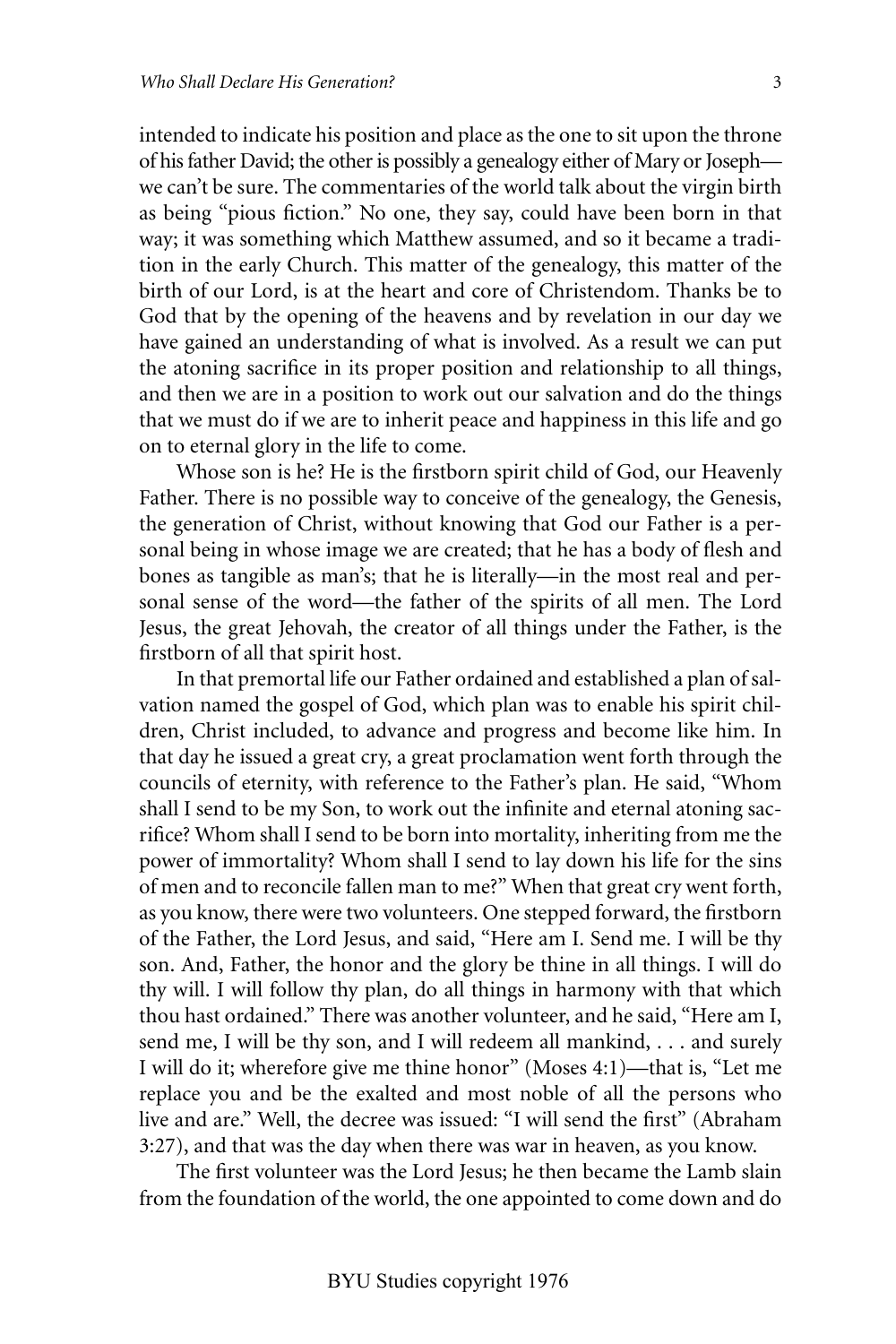all things needed to put in operation his Father's plan. Now from that day, from the day of creation on, the prophets foretold his coming and ministry. We call these prophetic utterances messianic prophecies, as for instance, "Behold, a virgin shall conceive, and bear a son, and shall call his name Immanuel" (Isaiah 7:14). Or, "For unto us a child is born, unto us a son is given: and the government shall be upon his shoulder: and his name shall be called Wonderful, Counselor, The mighty God, the everlasting Father, The Prince of Peace. Of the increase of his government and peace there shall be no end, upon the throne of David, and upon his kingdom, to order it, and to establish it with judgment and with justice from henceforth even for ever" (Isaiah 9:6–7).

How many sermons were preached in ancient Israel on these messianic texts we can only imagine. The most perfect prophecies and the greatest sermons are found in the Book of Mormon. Here is a sermon-prophecy that an angel spoke to a Nephite prophet:

For behold, the time cometh, and is not far distant, that with power, the Lord Omnipotent who reigneth, who was, and is from all eternity to all eternity, shall come down from heaven among the children of men, and shall dwell in a tabernacle of clay, and shall go forth amongst men, working mighty miracles, such as healing the sick, raising the dead, causing the lame to walk, the blind to receive their sight, and the deaf to hear, and curing all manner of diseases.

And he shall cast out devils, or the evil spirits which dwell in the hearts of the children of men.

And lo, he shall suffer temptations, and pain of body, hunger, thirst, and fatigue, even more than man can suffer, except it be unto death; for behold, blood cometh from every pore, so great shall be his anguish for the wickedness and the abominations of his people.

And he shall be called Jesus Christ, the Son of God, the Father of heaven and earth, the Creator of all things from the beginning; and his mother shall be called Mary. (Mosiah 3:5–8)

#### **Accounts of the Savior's Birth**

In due course, at the appointed time, in the fulness of the Lord's own time, the Savior was born into the world. Who shall declare his generation? We have attempts made by prophetic writers of old. Matthew says, "Now the birth of Jesus Christ was on this wise: When as his mother Mary was espoused to Joseph, before they came together, she was found with child of the Holy Ghost" (Matthew 1:18). And then he recites what happened and quotes the prophetic utterance of Isaiah about the virgin birth. Let me read you the kindred passage in the book of Luke, this one spoken by Gabriel to Mary: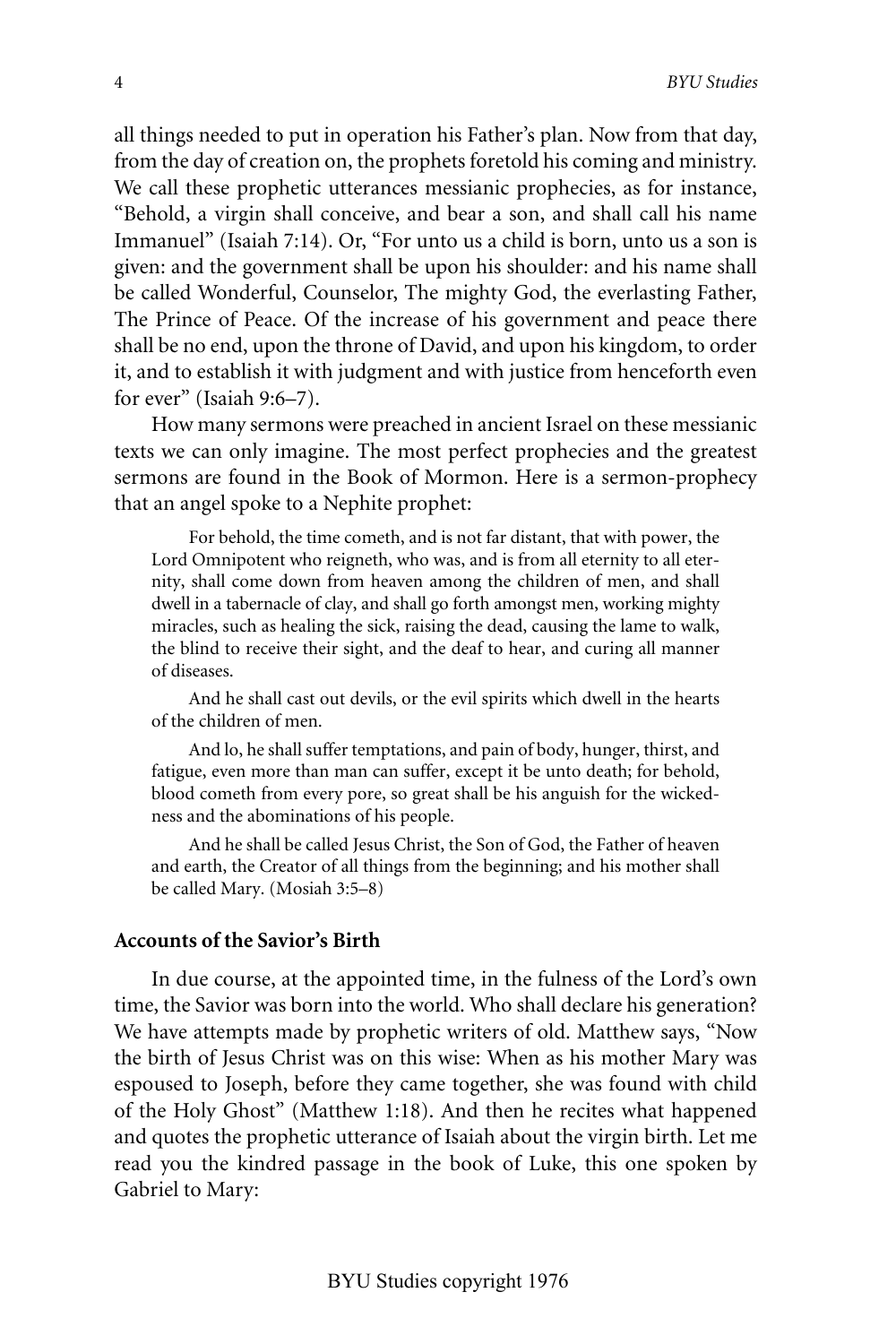The angel said unto her, Fear not, Mary: for thou hast found favor with God.

And, behold, thou shalt conceive in thy womb, and bring forth a son, and shalt call his name Jesus.

He shall be great, and shall be called the Son of the Highest; and the Lord God shall give unto him the throne of his father David:

And he shall reign over the house of Jacob for ever; and of his kingdom there shall be no end.

Then said Mary unto the angel, How shall this be, seeing I know not a man?

And the angel answered and said unto her, The Holy Ghost shall come upon thee, and the power of the Highest shall overshadow thee: therefore also that holy thing which shall be born of thee shall be called the Son of God. (Luke 1:30–35)

Now I take those two statements—one written by Matthew, the other by Luke—not perhaps perfectly transcribed and recorded for us in their present form, and I add these words spoken by Alma as the Holy Ghost moved upon him. Alma, as we shall see, will tie together what Matthew and Luke have written and give us the accurate and perfect perspective as to the generation of the Lord Jesus. He said:

Repent ye, and prepare the way of the Lord, and walk in his paths, which are straight; for behold, the kingdom of heaven is at hand, and the Son of God cometh upon the face of the earth.

And behold, he shall be born of Mary, at Jerusalem, which is the land of our forefathers, she being a virgin, a precious and chosen vessel, who shall be overshadowed and conceive by the power of the Holy Ghost, and bring forth a son, yea, even the Son of God. (Alma 7:9–10)

Now I shall call your attention to one other passage, and then we shall see if we know the answer to our query, "Who shall declare his generation?" This passage is from that wondrous, marvelous vision that Nephi had. He said:

I beheld the city of Nazareth; and in the city of Nazareth I beheld a virgin, and she was exceedingly fair and white.

And it came to pass that I saw the heavens open; and an angel came down and stood before me; and he said unto me: Nephi, what beholdest thou?

And I said unto him: A virgin, most beautiful and fair above all other virgins.

And he said unto me: Knowest thou the condescension of God? [If the angel had-asked that of you, what would your answer have been? Nephi was a little hesitant. He knew in part, but not in full.]

And I said unto him: I know that he loveth his children; nevertheless, I do not know the meaning of all things.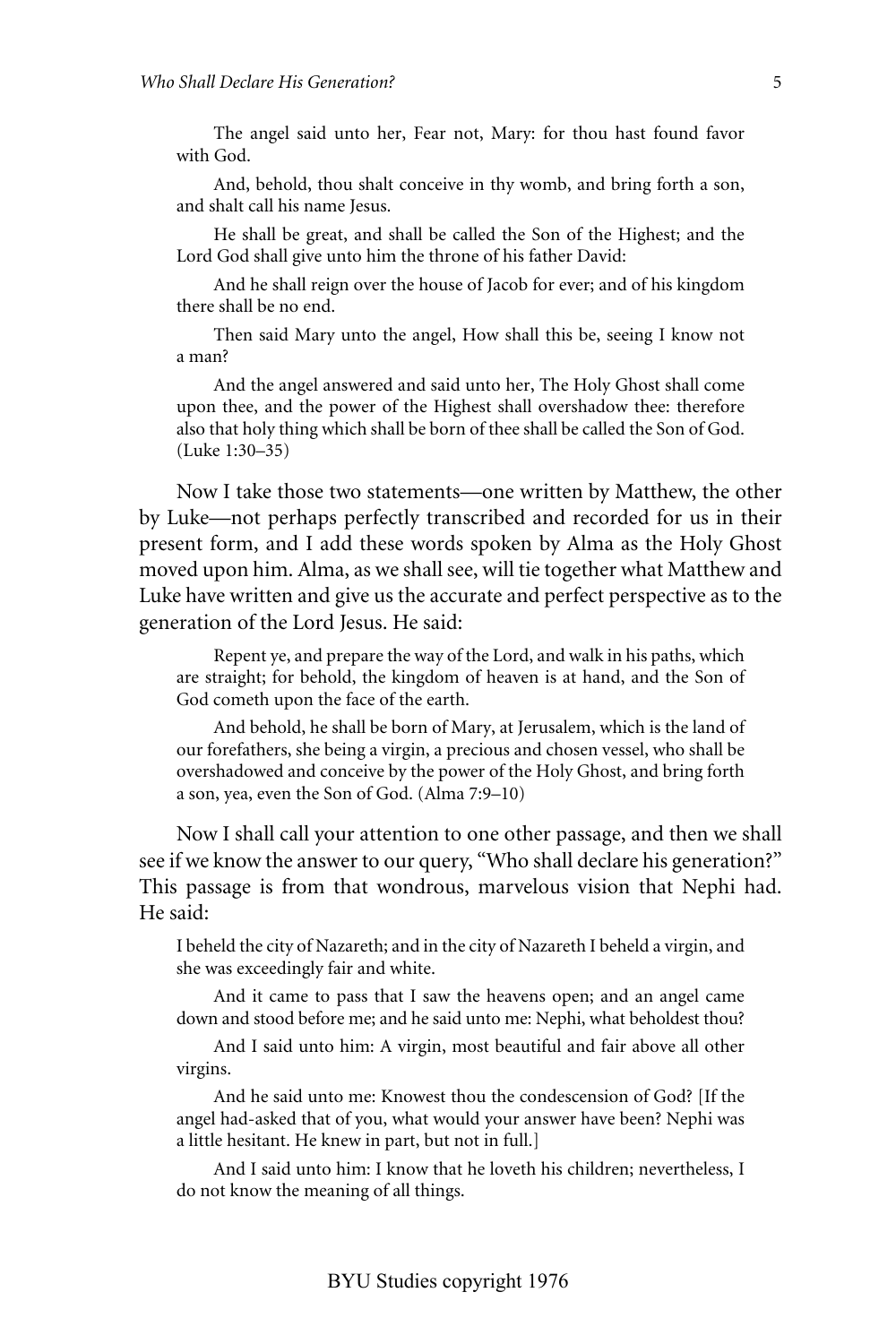And he said unto me: Behold, the virgin whom thou seest is the mother of the Son of God, after the manner of the flesh.

And it came to pass that I beheld that she was carried away in the Spirit; and after she had been carried away in the Spirit for the space of a time the angel spake unto me, saying: Look!

And I looked and beheld the virgin again, bearing a child in her arms.

And the angel said unto me: Behold the Lamb of God, yea, even the Son of the Eternal Father! (1 Nephi 11:13–21)

Who shall declare his generation? Whose son is he? Well, now it is perfectly clear. On the one hand he is the son of God, the God who said in messianic vein, "Thou art my son; this day have I begotten thee" (Psalms 2:7). On the other hand, he is the son of David and the son of Mary. He inherited from his Father the power of immortality and from his mortal ancestors the power of mortality. How do we know this? How can it be established? We are dealing with spiritual things. Matthew says his book is the book of the generation of Jesus Christ, and he records the facts. He says there was a virgin birth; but the whole world—Christians, so-called contends and is uncertain and has difficult feelings about this passage. Some say, "Yes, he was born of a virgin," and others say, "It was a pious tradition." Then we read the Book of Mormon account, and we discover what the perfect rendition of the doctrine is. Whose son is he and how do you know it? Paul said a very impressive thing: "No man can say that Jesus is the Lord, but by the Holy Ghost" (1 Corinthians 12:3). The Prophet improved this by saying: "No man can know that Jesus is the Lord, but by the Holy Ghost."

## **Testimony of the Savior's Genealogy**

Who shall declare his generation? Whose son is he? We have been called out of darkness into the marvelous light of Christ. We have been called to the place where the heavens are opened, where the gifts of the Holy Ghost are poured out bounteously, abundantly, upon all the members of the Church who seek the Lord in integrity and uprightness of heart. We have the gifts of the Spirit, we have the gift of revelation, and we know what is involved in these things. Every member of the Church has had the hands of a legal administrator placed upon his head, and the decree issued: "Receive the Holy Ghost." This means that we receive the gift of the Holy Ghost, which is the right to the constant companionship of that member of the Godhead, based on faithfulness.

Who shall declare his generation? His generation can be declared only by living witnesses who have had the revelation of the Holy-Ghost which certifies to their souls that Jesus is the Lord. There is no possible way to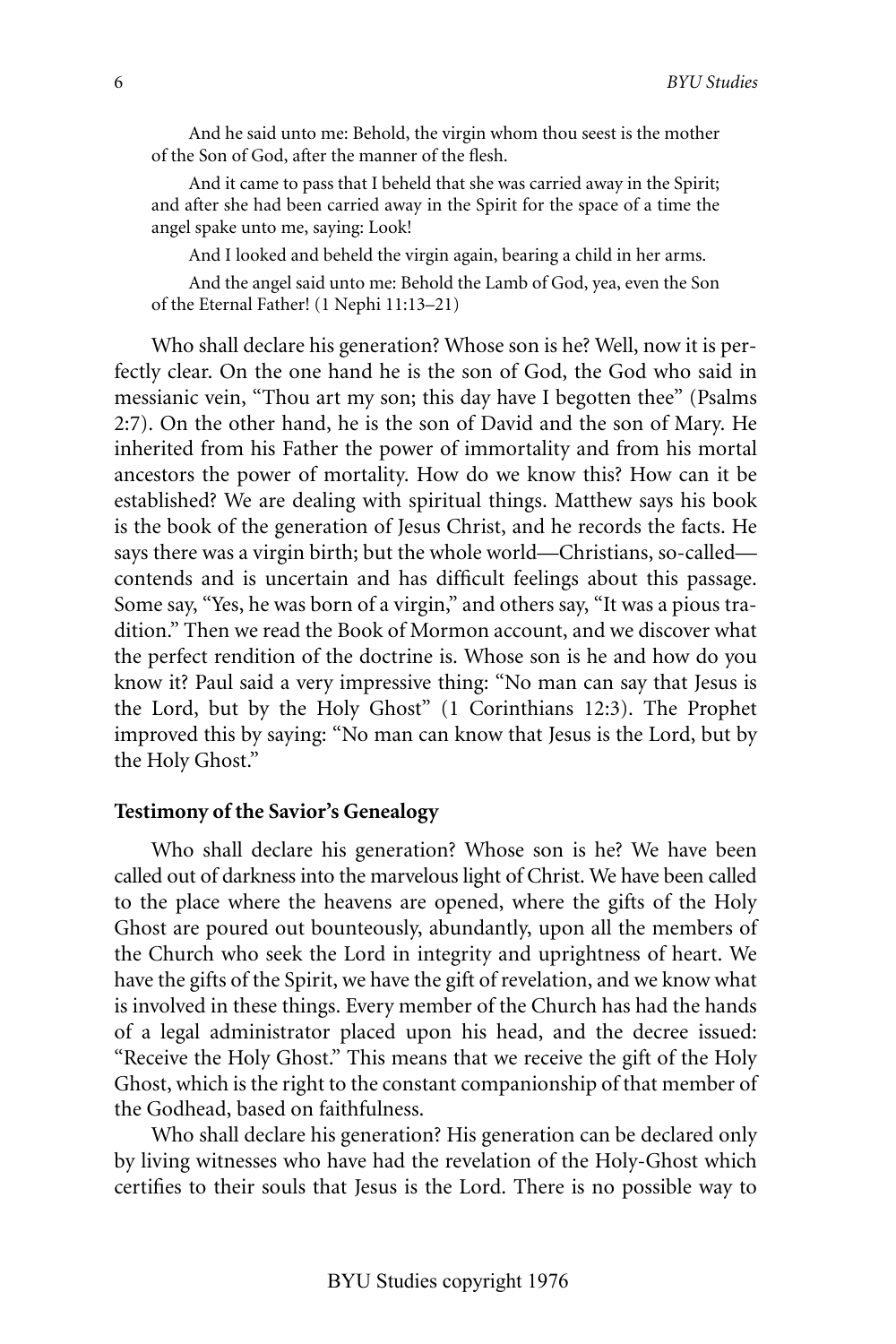know that he is Christ above all, that all power is resident in him, that he is God's son, except by the process and means of revelation—and I speak of personal revelation. Peter received a personal revelation as he stood in the presence of the Lord, and it came by the power of the Holy Ghost. He certified, "Thou art the Christ, the Son of the living God" (Matthew 16:16), and received a blessing from the Lord for the witness that he had borne.

Now, if we want to know who is going to declare his generation, the answer is that it is the Latter-day Saints; it is the elders of Israel; it is the prophets and apostles who minister among us; and it is all of those among us who have lived in such a manner that we know by the whisperings of the Holy Spirit within us that here is eternal verity, that these things are true. You can be one, as well as I can be one, who declares the generation of Jesus Christ, who gives his genealogy, who comes to know in his heart by a power that is beyond intellectuality, by a power that comes from revelation and revelation only, that he is the Lord, that God is his Father; and this is the beginning of a course of personal righteousness. Unless and until we know that Jesus is the Lord and that God is his Father, we do not have testimonies of the truth and divinity of the work. In our day a testimony is to know, number one, that Jesus is the Lord, which is the doctrine of the divine sonship. It is to know, number two, that Joseph Smith is a prophet of God and a revealer of the knowledge of Christ and of salvation for us in our day. And it is, number three, to know that The Church of Jesus Christ of Latter-day Saints is the only true and living church upon the face of the whole earth.

Now, I am just one among you. There are thousands of us here congregated in the spirit of worship. I have been speaking, and you listening, and the Spirit of the Lord has been present. I have given utterance to truths that are eternal, that will endure to all ages, that are the great foundation upon which the cause of truth and righteousness rests. Those truths have sunk into the hearts of all of you who have been endowed with the same Spirit, and you know as I know that they are true.

Now, in conclusion, I, acting as voice, as mouth as it were for you, declare the generation of the Lord Jesus, his genesis, the source from which he sprang: He is God's son. He was born into this world after the manner of the flesh, with God as his father and Mary as his mother, inheriting the powers of mortality and immortality thereby. He was thus able to work out the infinite and eternal atoning sacrifice. He was thus able to bow in that garden outside Jerusalem's walls, that garden called Gethsemane, and take upon himself the sins of all men on conditions of repentance. That act is the greatest miracle of all time since the miracle of creation, and underlying it is the event which we celebrate with the world this coming season, the birth of our Lord into mortality. Is it any wonder that angelic choir sang,